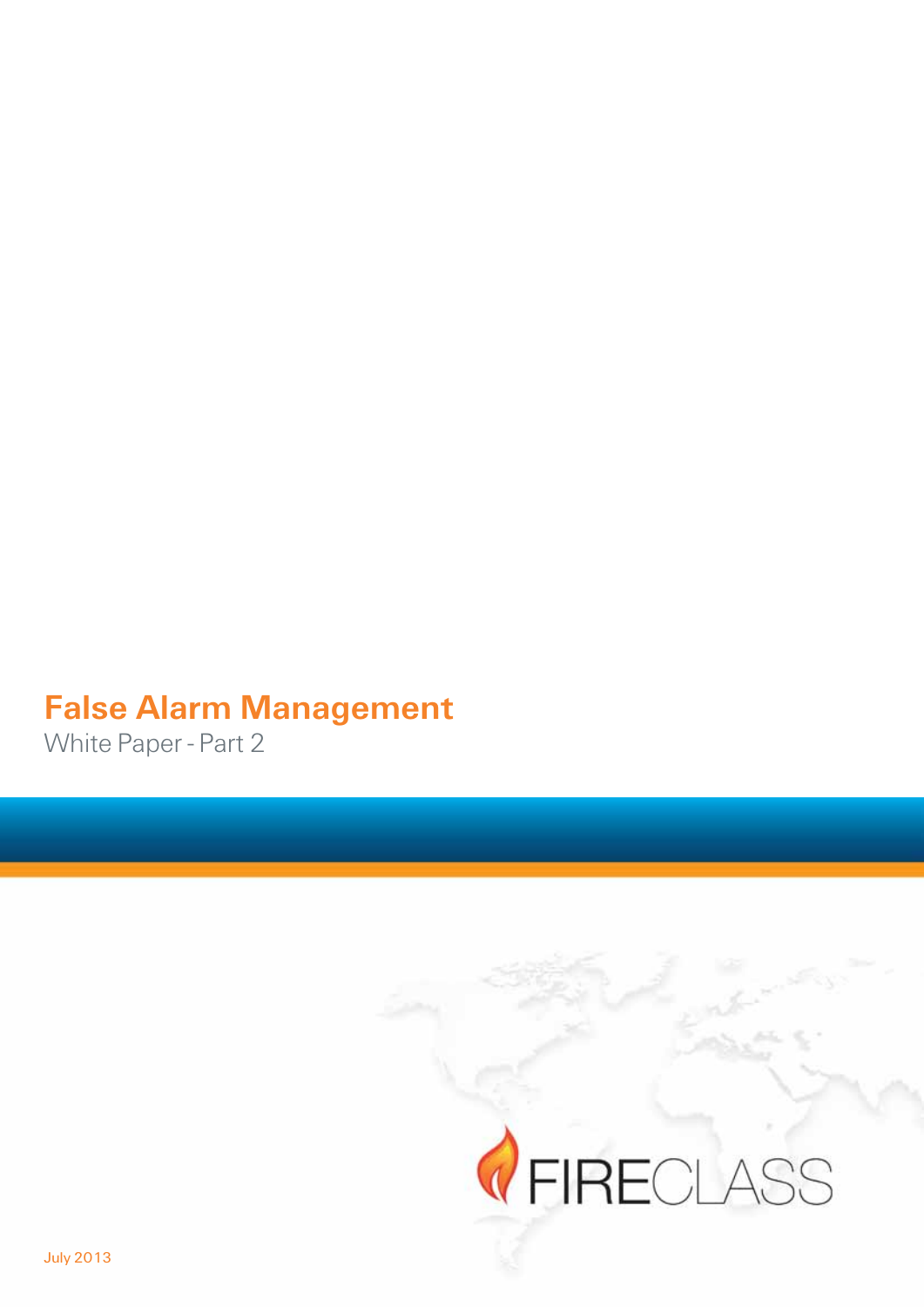## **Purpose of the White Paper:**

This is the second instalment in False Alarm Management from FireClass. The White paper has been split into two parts, the first part was released on the 9<sup>th</sup> May 2013 and sought to define the false alarm landscape. Part 2 of the FireClass False Alarm Management focuses on the products and technologies that FireClass can provide to aid in the battle against false alarms.

FireClass views the management of false alarms as being split down into three distinct areas. These areas are Design and monitor, detection, and testing and servicing.

## **Design and Monitor**

FireClass not only seeks to help our customers with the most advanced range of technologies and products in the market place but also with a full service offering that is not managed anywhere else in!the!world.!!!!False!alarm!management!begins!with!the!initial!design!of!the!system.!!FireClass! provides free training for our customers, which allows users to understand the full benefits of the products at the same time as being able to master the technology enclosed. Whilst FireClass works with distributors, fire alarm installers, architects and specifiers, it always looks at the whole picture and seeks to provide not only the best possible service and technology to our customers but also to our customers' customers and the end user. This free training includes the optimum ways to set a fire alarm system up and how to program the system exactly as it is required.

## **FireClass(Training**

FireClass training is managed through two courses. The first course describes the FireClass analogue addressable fire detection system from an engineering and functional perspective. This will allow trained users to install, commission and service the full range of FireClass digital fire control panels, detection devices and ancillaries in accordance with the published technical recommendations. FireClass training allows users to practice programming and downloading a basic loop configuration to a FireClass control panel.

#### **FireClass training covers;**

- 1. Overview of the range of addressable FireClass panels available (This includes FireClass lite, FireClass 32 zone, FireClass 64 zone and FireClass 240 zone panels)
- 2. FireClass System Components
- 3. FireClass digital addressable devices and functional bases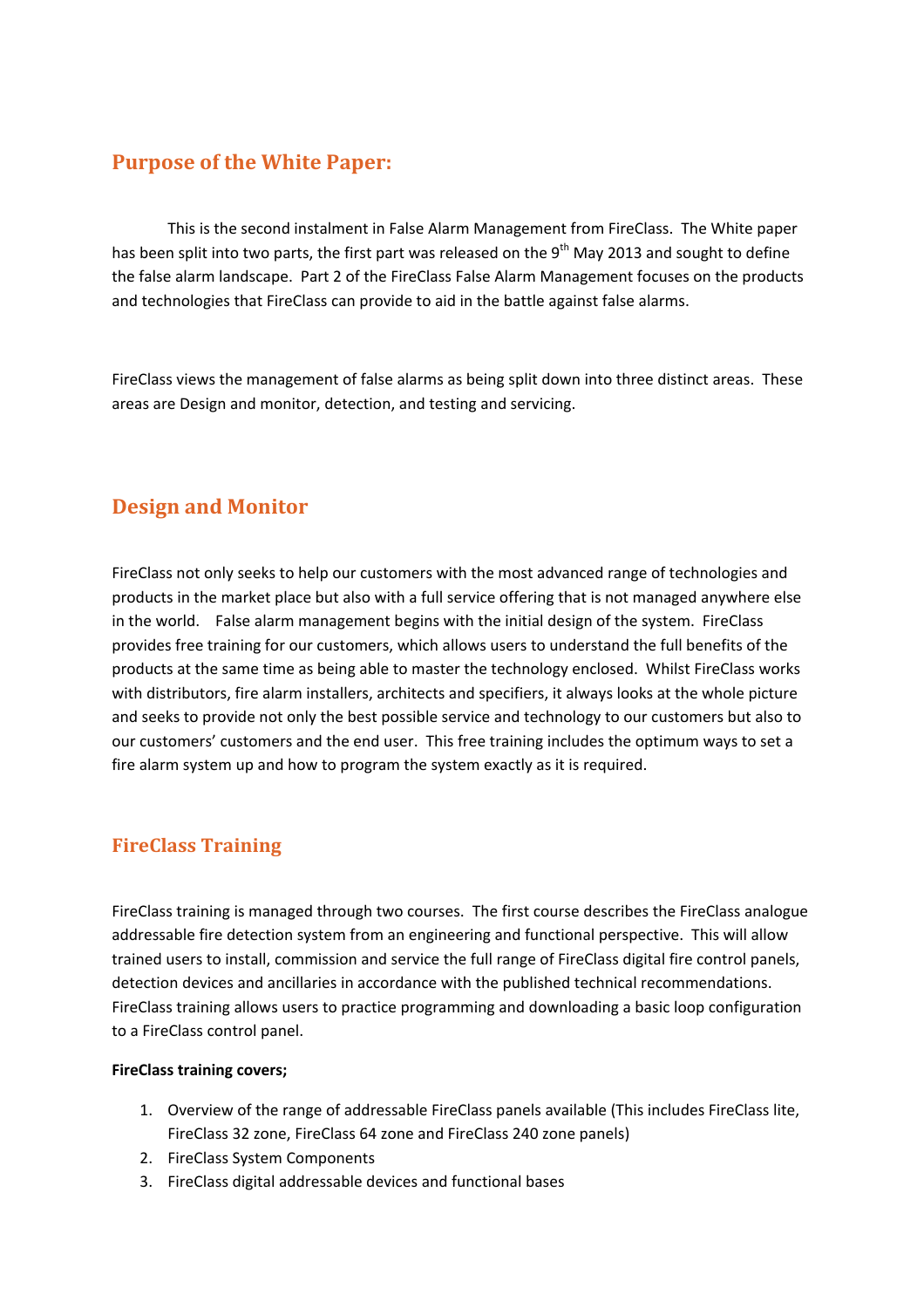- 4. How to program loop devices with the use of an FC490ST handheld programmer.
- 5. Familiarisation of panel menus.
- 6. How to auto configure a basic system without the use of programming software.
- 7. Programming a stand alone fire system with a basic loop configuration.
- 8. Downloading a configuration to a FireClass Panel
- 9. Upload an existing configuration to a FireClass Panel
- 10. Overview of the FireClass range of R-Bus ancillaries / enclosures available
- 11. Programming network system exercises and downloading configurations
- 12. Programming Day / Night mode setting exercises and downloading configurations.
- 13. Configuration of R-bus ancillaries.
- 14. Programming R-Bus ancillaries and downloading configurations.

FireClass also seeks to promote the issue of false alarms to the wider marketplace. Taking the issue very seriously FireClass believes in the necessity to create and promote content such as this white paper and the FireClass Consultants guide to reduce the drain false alarms have on a fire alarm system and those services designed to protect lives.

In addition to the free training provided by FireClass which helps immensely with reducing false alarms by fully understanding the system and its requirements, FireClass also provides the most indepth consultants guide in the marketplace to designing a fire alarm system. This exhaustive guide ensures that our customers are fully aware of all the requirements placed on them and takes users through the regulations and the best ways to design a fire alarm system, once again reducing the chances of a false alarm occurring.

#### FireClass Consultant Guide to design a fire alarm system

The Code of Practice for fire detection and alarm systems for buildings (BS 5839-1: 2002) is a detailed and comprehensive document which requires careful reading to fully understand its' requirements and latest approach to ensuring the safety of buildings and their occupants from the ever present threat of fire.

Section 3 of BS 5839-1 is devoted to limitation of false alarms. In the code, the designer is considered to be the key player in the limitation of false alarms. It is a specific recommendation of the code that the system designer should ensure that the system design takes account of the guidance contained in Section 3 of the code. The certificate of compliance that the designer must complete not only certifies that the design complies with Section 2 of the code, it also certifies that account has been taken of the guidance in Section 3. More specifically, the design certificate contains various tick boxes that the designer must consider and tick as appropriate to indicate which of various specific actions have been taken within the design to ensure that false alarms are limited.

The purpose of the FireClass Consultants guide to designing a fire alarm system is to provide a step– by–step approach to the necessary guidelines described in BS 5839-1:2002, so that users can achieve maximum benefit from the recommendations. This should assist in the task of choosing the best options, help in preparing the specification of the fire protection system and assist architects,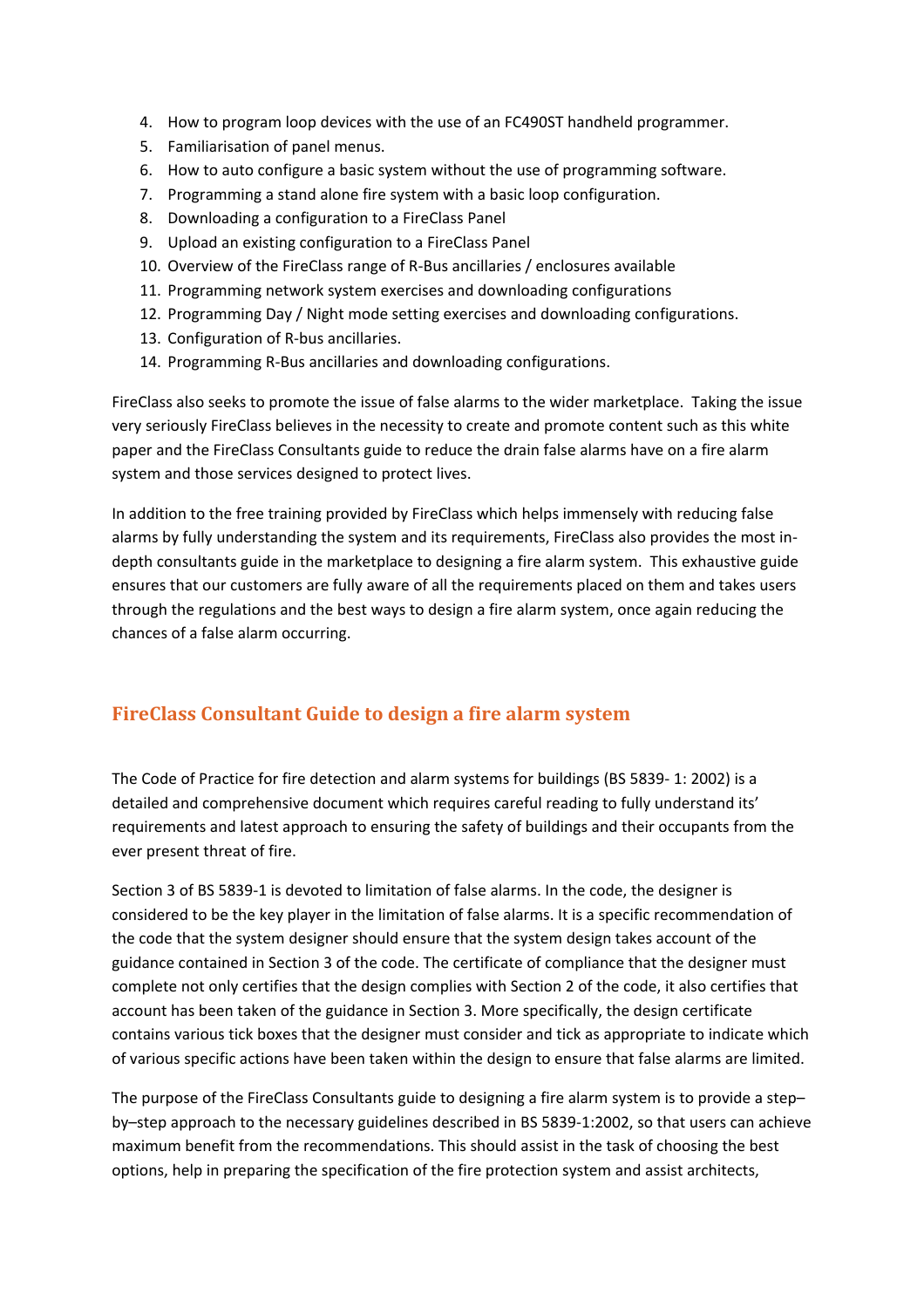designers and electrical engineers in providing the most cost effective system solution that meets the needs of the user.

In practice, more than one organisation or company is usually involved in the design of the system and its installation. The Code recognises these different responsibilities and takes a modular approach to the process of contracting when installing a fire alarm system. Furthermore, the Code recognises that, in most cases, the user is unlikely to buy a copy of the Code in order to learn about his responsibilities. In fact, the Code recommends that the installer should instruct the user on their responsibilities. It is often a requirement that individual organisations or individual persons need to be familiar with all aspects of the Code.

## **Ventilation Systems**

Ventilation systems in buildings should also be taken into account when designing fire systems because air movements in a space can have a number of effects on the operation of the devices. Extraction systems can draw the fire products away from normally sited detectors, and fresh air inlets can stop clean air passing over detectors even when the room air is smoky. Increased air turbulence can give increased dilution of the smoke, and, in the case of ionization smoke detectors, clean air can cause a false alarm if it is moving fast enough.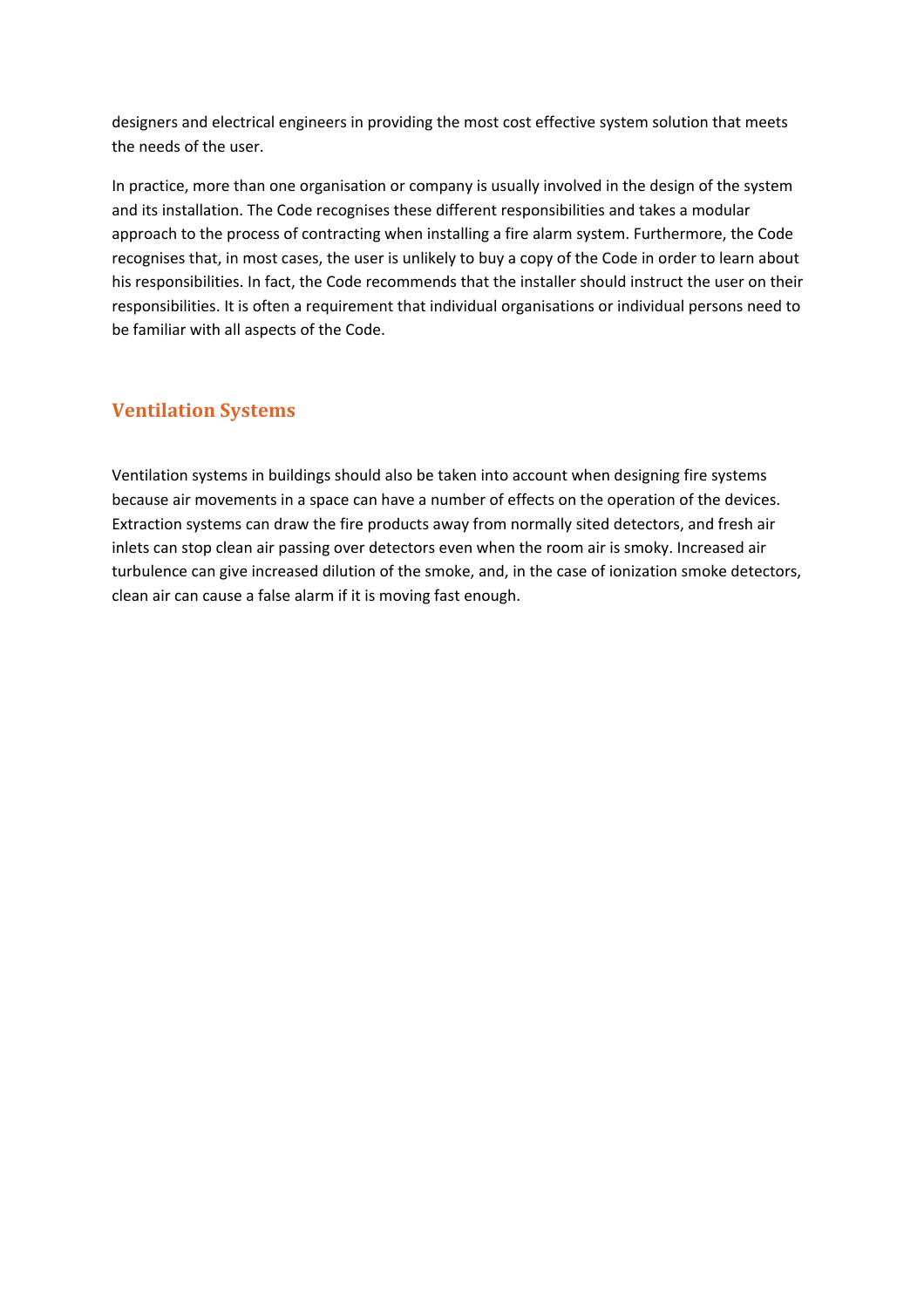

## **FireClass Schematic for design against False Alarms**

The code recommends that a special check is carried out as part of the commissioning process to ensure that there is no obvious potential for an unacceptable rate of false alarms. Within the model certificate of commissioning, the commissioning engineer is specifically required to record that, taking into account the guidance in Section 3 of the code, no obvious potential for an unacceptable rate of false alarms has been identified.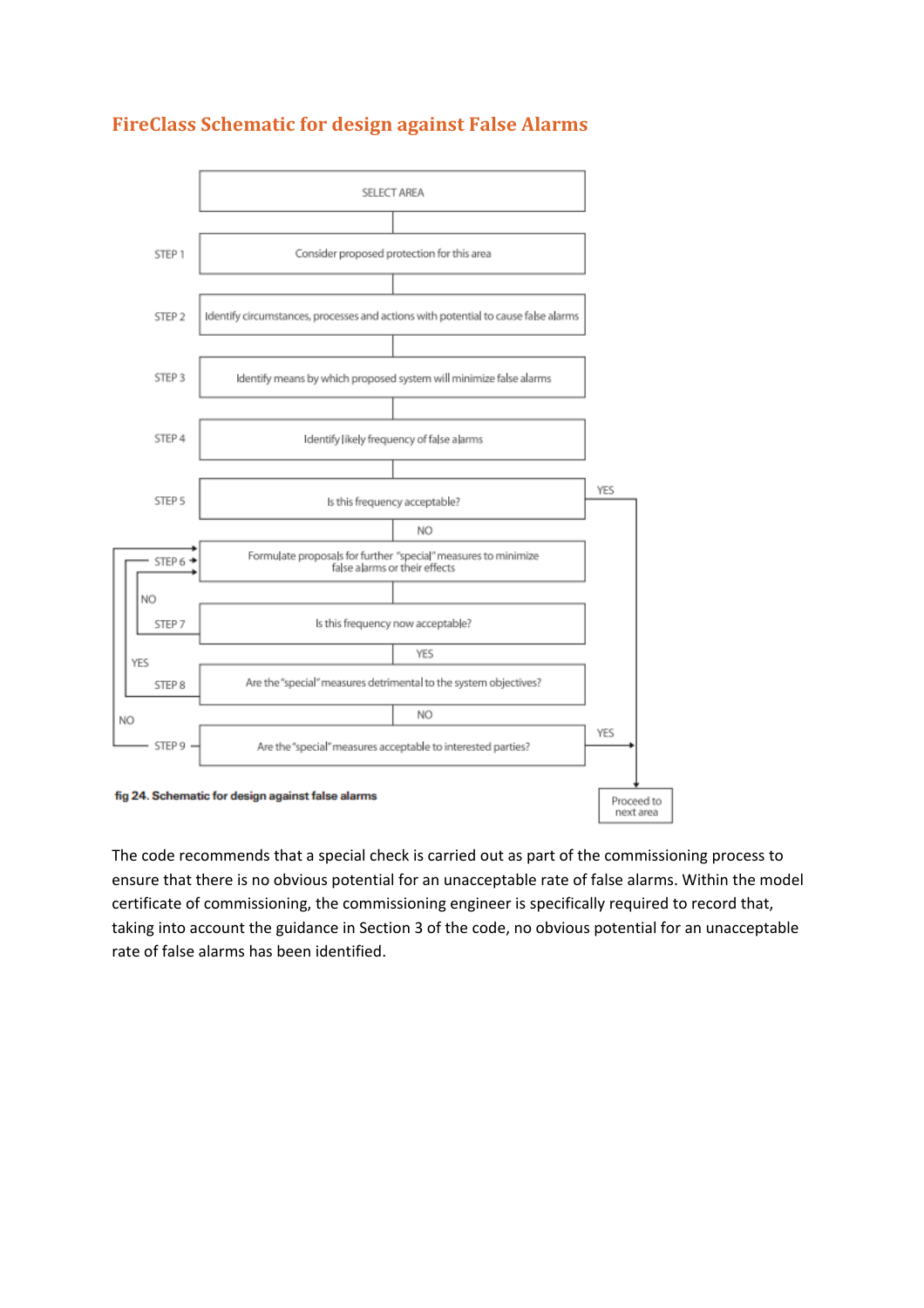#### **Detect**

FireClass technologies can be separated into analogue addressable systems and conventional systems. FireClass manufactures both the control panels for this as well as a full range of detectors and ancillaries of both technologies. Previously addressable systems were deemed for larger projects with conventional systems offering protection systems for smaller buildings where budgets are considerably smaller. However this considerably changed with the launch of the FireClass FC501 Fire Alarm control panel. This revolutionary fire alarm panel now provides the benefits of addressable technologies and their numerous benefits in reducing false alarms to buildings and projects of all sizes.

#### **FireClass Fire Alarm Control Panels**

False alarms are a drain on resources regardless of the size of the company the systems are designed to protect. FireClass manufactures a range of panels that can allow a user to easily identify the exact place a fire has been detected. The FireClass 32, FireClass 64 and FireClass 240 can provide cover for buildings and organisations of any size. The FireClass FC501 panel incorporates addressable digital technology at a price point for less complex and smaller scale applications, such as small factories, restaurants, shop units, warehouses, schools and hotels. Saving installer's valuable time and providing cost benefits, it is easily configurable and up and running in less than five minutes. The FireClass FC501 Panel helps reduce false alarms by utilising state of the art addressable analogue technology but unlike anything in the industry currently can be installed in locations where previously only a conventional system would have been financially viable.

A further solution provide by FireClass comes with the addition of the input output module, which can be included inside FireClass addressable fire alarm control panels. The FC500IP is an intelligent loop module allows responsible people to access the unit remotely from anywhere in the world. Should an alarm be initiated, if the alarm is deemed to be a false alarm, the system can be reset and controlled. This prevents any downtime or inconvenience to both organisations as well as to the fire service. This provides effective remote management of detection systems and an enhanced capability over conventional panel technology.

FireClass control panels have a complete range of repeater panels as well. The FireClass repeater panels help to reduce false alarms by providing the same functionality as a control panel but at remote locations. In instances of alarms being initiated false alarms can be instantly identified and the FireClass repeater panels can switch off the alarm. Repeater panels such as the FireClass FC64 display temperature, carbon monoxide (CO) level and smoke level at the point in fire alarm. This can help further detect whether a false alarm has been triggered.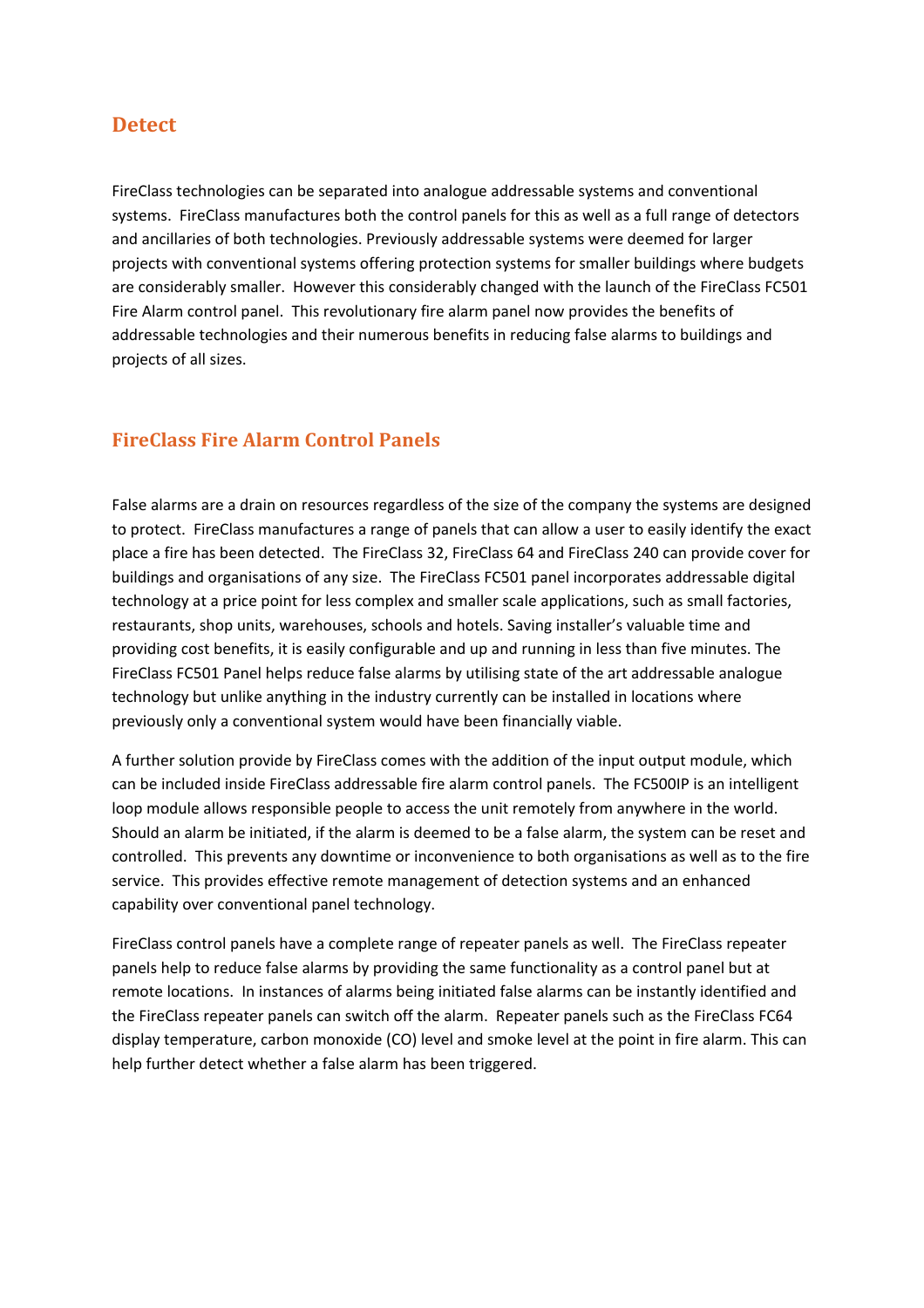#### **FireClass Fire Detectors**

To reduce false alarms FireClass fire detectors work on the most advanced algorithms and technologies in the market place. In addition to the carbon monoxide detector, heat detector and optical flame detector, FireClass produces the triple sensing fire detector. The FireClass triple sensing detector comprises a high quality, extremely accurate thermistor heat sensing element, optical chamber and carbon monoxide cell - the Triple Sensing Technology system virtually eliminates false alarms, which can be disruptive and costly.

Available as part of FireClass product range - the detector is the most reliable and robust on the market. It can be installed with the majority of cable types and is also suitable for retro-fitting.

#### Learn more about the FireClass Triple Sensing technology http://fireclass.co.uk/en/emea/Pages/Education.aspx?VxID=21

As detectors age and become contaminated with dust and dirt their performance begins to deteriorate such that their potential to go into an alarm condition is that much higher, thus resulting in false alarms. The nuisance factor caused by false alarms is a serious problem for users and fire services alike. Since the output analogue value of each detector is continually checked by the control panel, the slow build up of contaminants in the detector is reflected by a slow increase in the analogue value. As this occurs, the control panel can alter the alarm (and pre–alarm) threshold in order to compensate for this phenomenon (see Figure 8).





In order that the system raises an alarm in the event of a fire, the output from the detector must be in the alarm condition (that is, above the alarm threshold) for a period equal to the time taken to complete three successive address sequences, typically fifteen seconds. This technique of scanning the sensor three times before raising an alarm is a useful way of helping to reduce false alarms from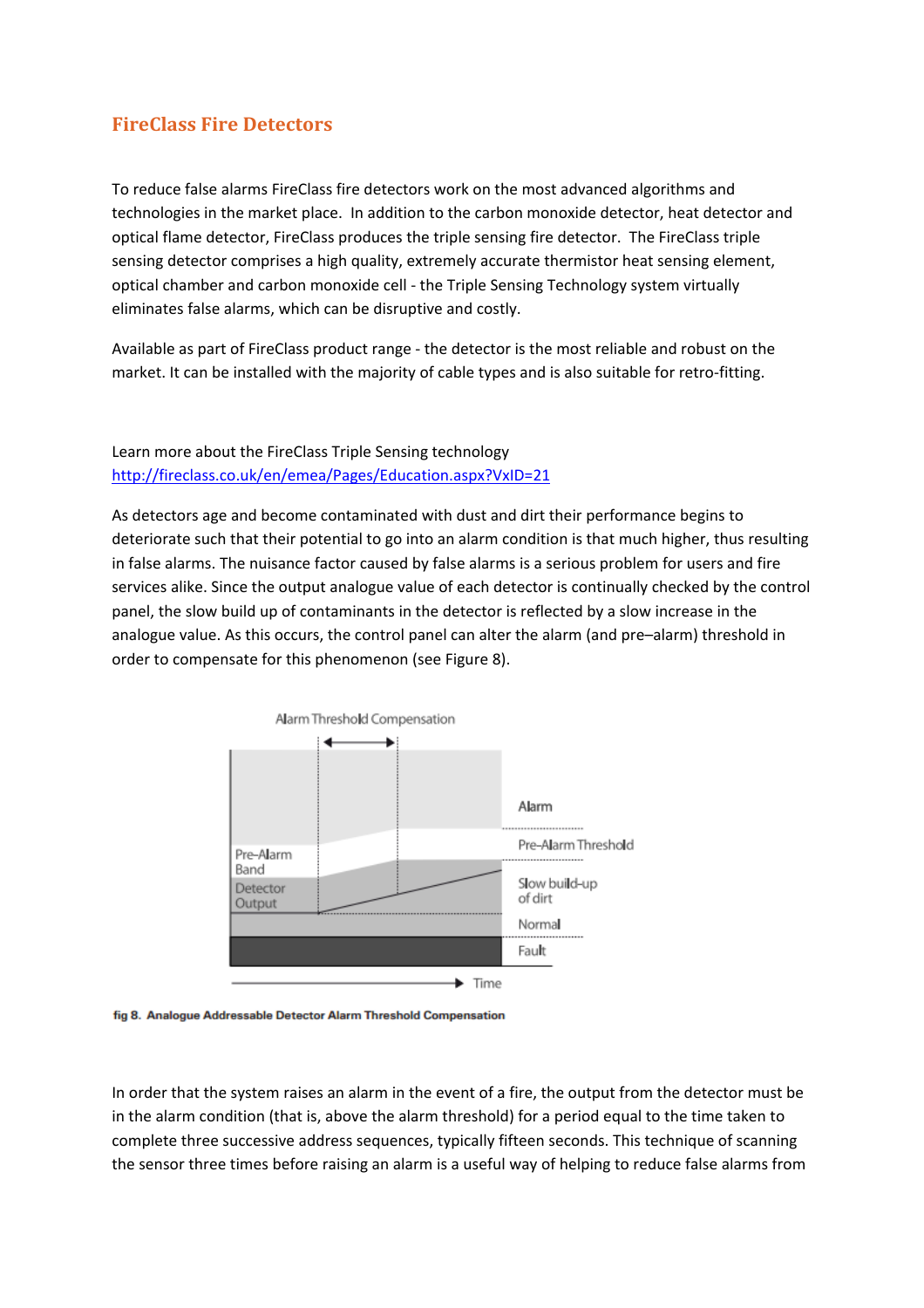short term electrical or physical transients, without causing an excessive delay in actual alarm transmission. This feature maintains the system at an optimum performance level and extends the life of each analogue addressable detector.

The FireRay 5000 with its motorised detector head automatically compensates for the gradual building movement which has historically caused alignment issues. This is another feature which helps reduce false alarms and which can often be overlooked. The FireRay 5000 and its detectors work best in large open spaces where multiple smoke detectors would not provide adequate cover and the use of beam technology in the detection device help reduce false alarms as FireRay detectors are programmed to recognise a temporary obscuration of the IR beam path caused by either a solid or moving object. The Optical beam detectors, transmitters and receivers should be mounted on solid construction that will not be subject to movement, otherwise fault signals or false alarms can occur.

## **FireClass Control Graphics**

FireClass Graphics is a fire emergency management system which has a fire detection graphical user interface which can be monitored from a computer. The FireClass Graphics (FCG) Client is used to monitor all events that occur on the FireClass fire system network. It can be used to isolate and deisolate any device on the system, a considerable benefit in managing false alarms. When an event occurs, for example a fire alarm, trouble or fault, all details pertaining to this event are immediately displayed. In addition, building elevations and floor plans show the location of the event. This is particularly useful in an emergency as the information is graphically displayed and can be understood in an instant. FireClass Graphics interfaces to the fully addressable FireClass fire alarm systems that monitor fire detectors and break glass call points.

FireClass Graphics has a print feature, which if enabled prints a colour graphic with the fire alarm highlighted in red. These graphics screens contain all the information the operator and fire brigade require, including the best access route to the location of the fire alarm. Different event activations are colour coded, for example a fire is indicated in red, whereas a fault is indicated in yellow. With 'double knock' systems in place or some fire services requiring confirmation a fire is in progress, this can provide fast instant results.

The FireClass Graphics system is a Client Server based system and communicates with other 'Client' computers on the customers computer network through the addition of extra licences. Instant recognition of a fire alarm or other event type can be seen on the FCG Client screen/s, as the 'Client' screen instantly changes to ensure you are aware of the fire detection system events (e.g. Fire. Fault, Isolate, etc.)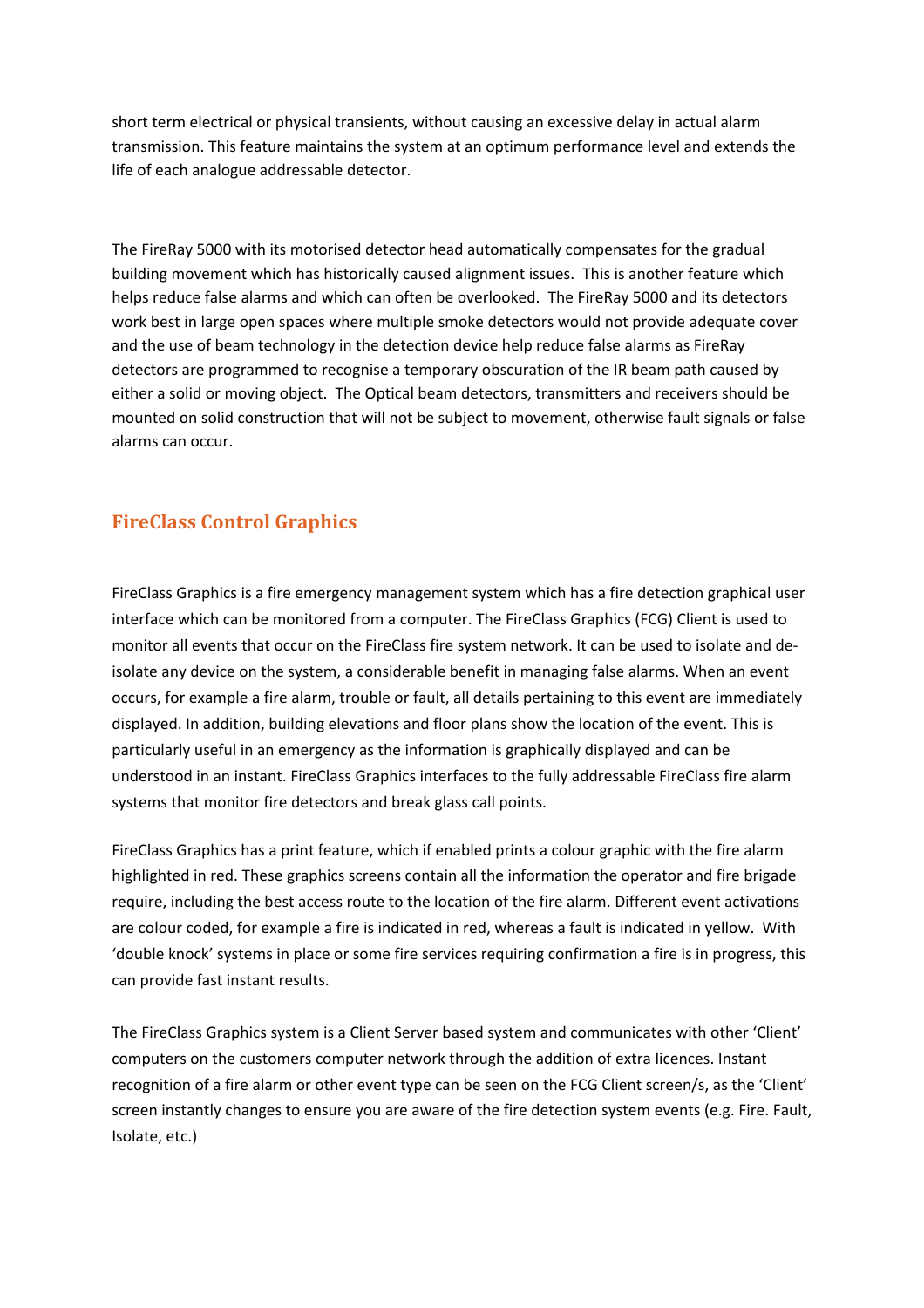The FCG Graphics system can be connected to a single fire alarm control panel or a network of control panels using a TLI800EN networking card.

An IP camera can be connected to the software and the video can be activated automatically or by the user when an event occurs in a certain point on the system. In this case the user in front of the PC can immediately see what's going on in the room where the fire (or other event) is detected. FireClass Control Graphics instantly help remove false alarms by allowing instant notification the alarm is false in both visual and graphical forms.

## **Testing and servicing**

In order to limit false and unwanted alarms, servicing and maintenance of the system should be carried out by a competent organisation. Generally, a contract for periodic servicing and emergency call out should be set up before the system becomes operational. Regular testing and servicing of the fire alarm system are essential in reducing false alarms. Faults can be found before they occur and systems can be cleaned reducing the effect of dirt and other particles in triggering a false alarm.

FireClass provides a number of tools and equipment to help test and service equipment. Recent developments in detection technology have been challenging for field test equipment. High levels of data processing within fire panels and sophisticated sensors designed to defeat false alarms have been increasingly impervious to traditional test media such as aerosol canisters. In point of fact some detectors have become almost 'un-testable in the field' and this together with the need (but often inability and sometimes unwillingness) to test more than one sensor in a multi sensor detector is testing the faith, credibility and professionalism of the industry as much as detectors in some areas of the world. FireClass supplies Testifire products to the marketplace which change provides a perfect solution to testing and therefore reducing false alarms.

- Optimised smoke characteristics, together, if necessary, with accompanying CO or heat stimuli enables field testing of complex detectors, some of which simply can not be properly tested any other way.
- Enhanced heat beam and multiple heat settings render testable a wider range of heat detectors!
- Individual or, if required, multiple simultaneous stimuli from the same device enable not only 'witness' tests for the first time on detectors with complex algorithms but also significant time and productivity enhancements for all types of fire detector

The changes have other advantages though; the design of Testifire is such that, unlike aerosol canisters, which can be applied too close to a detector possibly leaving a liquid residue on it, Testifire, by design cannot be inadvertently, misused in this way. For those that did not misuse aerosols there is the advantage of wider temperature operating ranges too. By reducing the risk of a residue being left on the FireClass fire and smoke detectors, this provides a like for like benefit in reducing false alarms that may have been triggered due to the residue.